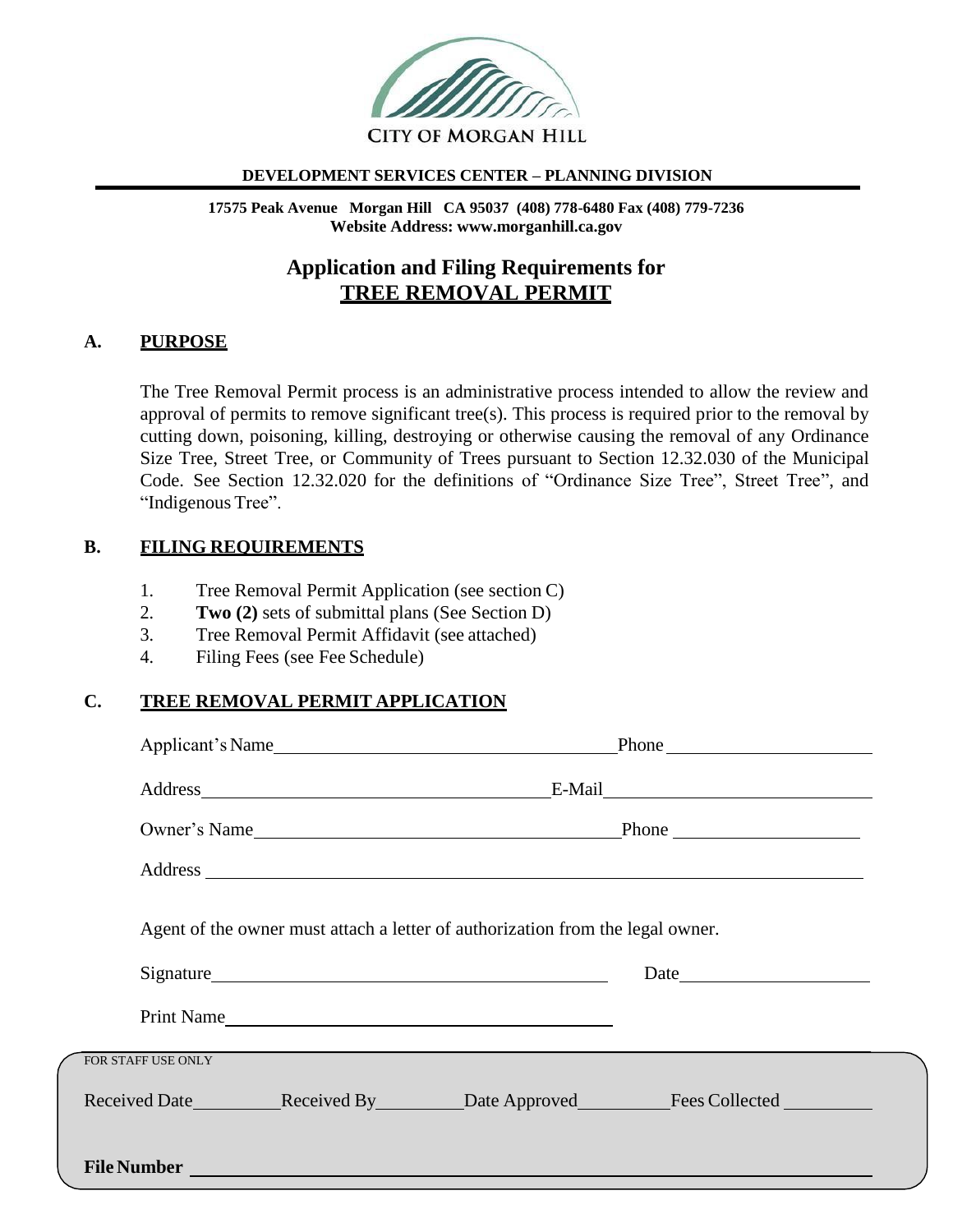## **D. SUBMITTAL PLANS**

- 1. SITE PLAN
	- All plans shall be clear and legible  $\bullet$
	- Location of property lines  $\bullet$
	- Location of tree(s)
	- Location of existing or proposed structure and improvements
	- Type(s) of tree(s) to be removed
	- Circumference (measured  $4\frac{1}{2}$  feet above the ground) and height of tree(s) to be removed
- 2. DISPOSAL PLAN
	- The City encourages using felled wood in the most economically and environmentally beneficial manner available. Possible economic uses of felled wood are: having wood planed by a portable wood miller into usable boards, selling marketable burls, or cutting into firewood. Composting or mulching of wood and branches is environmentally preferable to burning or land filling. For more information on these options, contact Environmental Programs at (408) 778-6480.
	- Provide a description of the proposed method of tree disposal  $\bullet$
- 3. Letter of justification of tree removal. Provide condition of tree and reason why tree removal is requested, photographs showing the condition of the tree(s), damage the tree is causing, and any other information pertinent to the request.
- 4. Once the application has been reviewed, you may be required to provide a certified arborist report. For a list of certified arborists contact the International Society of Arboriculture (http://www.isa-arbor.com).

## **E. DEFINITION OF ORDINANCE SIZE TREE, STREET TREE, AND INDIGENOUS TREE**

- 1. "Ordinance Sized Tree" means any live woody plant rising above the ground with a single stem or trunk of a circumference of forty inches or more for nonindigenous species and eighteen inches or more for indigenous species measured at four and onehalf feet vertically above the ground or immediately below the lowest branch, whichever is lower, and having the inherent capacity of naturally producing one main axis continuing to grow more vigorously than the lateral axes. All commercial tree farms, nonindigenous tree species in residential zones and orchards (including individual fruit trees) are exempted from the definition of tree for the purpose of this chapter. (See definition G of Municipal Code 12.32.020)
- 2. "Street Tree" is a tree, of any size, situated within the public street right-of-way or publicly accessible private street (e.g., trees within a landscape park strip), or within five feet of a publicly accessible sidewalk adjacent to a public or private street in the case of a street without a landscape park strip. (See definition H of Municipal Code 12.32.020)
- 3. "Indigenous Tree" means any tree which is native to the Morgan Hill region. Such trees include, oaks (all types), California Bays, Madrones, Sycamore and Alder. (See definition I of Municipal Code 12.32.020)